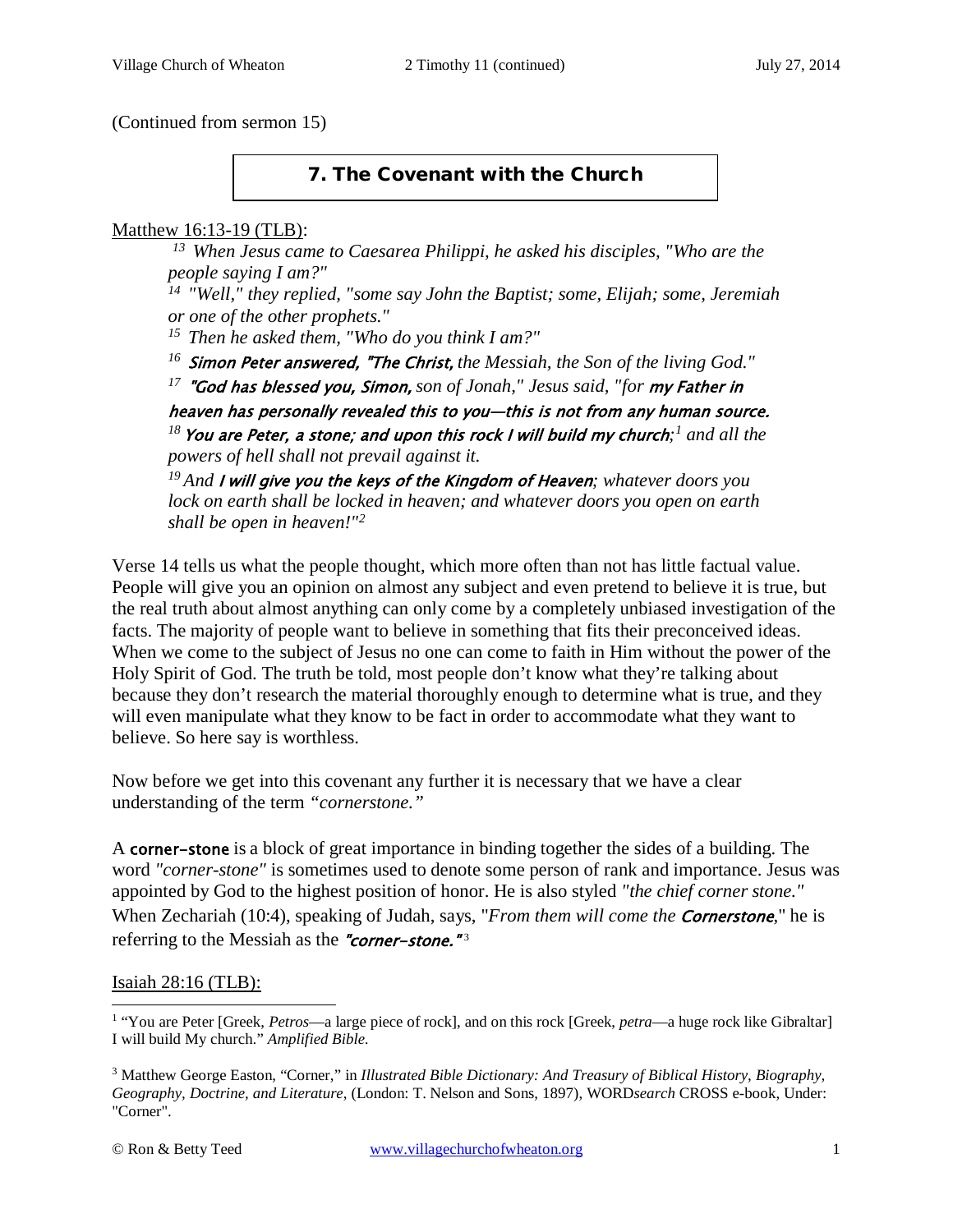*16 But the Lord God says, "See, I am placing a Foundation Stone in Zion—a firm, tested, precious Cornerstone that is safe to build on. He who believes need never run away again.*

## Psalm 118:22-23 (NASB):

*22 The stone which the builders rejected Has become the chief corner stone. 23 This is the LORD'S doing; It is marvelous in our eyes.* 

## Matthew 21:42 (NASB):

*42 Jesus said to them, "Did you never read in the Scriptures, 'THE STONE WHICH THE BUILDERS REJECTED, THIS BECAME* THE CHIEF CORNER-STONE; *THIS CAME ABOUT FROM THE LORD, AND IT IS MARVELOUS IN OUR EYES'?*

# Ephesians 2:11-22 (NASB):

*11 Therefore remember that formerly you,* the Gentiles *(non-Jews) in the flesh, who are called "Uncircumcision" by the so-called "Circumcision (Jews)," which is performed in the flesh by human hands—*

*12 remember that you were at that time separate from Christ, excluded from the commonwealth of Israel, and strangers to the covenants of promise, having no hope and without God in the world.* 

*13 But* now in Christ Jesus *you who formerly were far off have been brought near by the blood of Christ.* 

*14 For He Himself is our peace, who* made both groups into one *and broke down the barrier of the dividing wall,* 

<sup>15</sup> by abolishing in His flesh the enmity (hatred), which is the Law of *commandments contained in ordinances, so that in Himself He might make the* 

*two into one new man,* thus establishing peace,

*16 and might reconcile them both in one body to God through the cross, by it having put to death the enmity.* 

*17 AND HE CAME AND PREACHED PEACE TO YOU WHO WERE FAR AWAY, AND PEACE TO THOSE WHO WERE NEAR;* 

*18 for* through Him *we both have our access in one Spirit to the Father. 19 So then you are no longer strangers and aliens, but you are fellow citizens with the saints, and are of God's household,*

*20 having been built on the foundation of the apostles and prophets, Christ Jesus Himself being the* corner stone,

*21 in whom* the whole building, *being fitted together,* is growing into a holy temple *in the Lord,* 

*22 in whom you also are being built together into a dwelling of God in the Spirit.*

### Zechariah 10:1-4 (TLB):

*1 Ask the Lord for rain in the springtime, and he will answer with lightning and showers. Every field will become a lush pasture.* 

*2 How foolish to ask the idols for anything like that! Fortune-tellers' predictions are all a bunch of silly lies; what comfort is there in promises that don't come*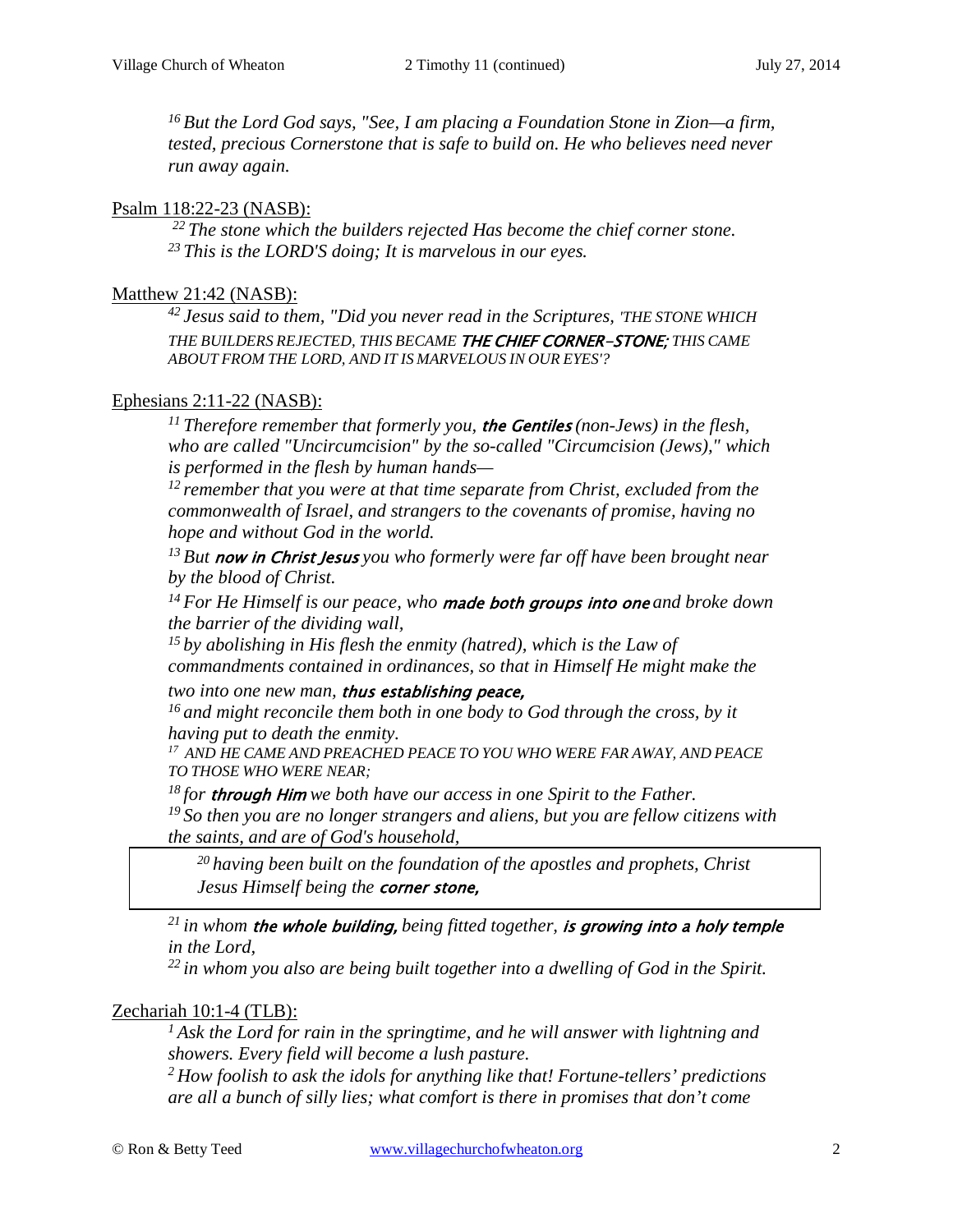*true? Judah and Israel have been led astray and wander like lost sheep; everyone attacks them, for they have no shepherd to protect them. 3 "My anger burns against your 'shepherds'—your leaders—and I will punish them—these goats. For the Lord Almighty has arrived to help his flock of Judah. I will make them strong and glorious like a proud steed in battle. 4 From them will come the* Cornerstone, *the Peg on which all hope hangs, the Bow that wins the battle,* the Ruler over all the earth.

Jesus is the cornerstone, a critical piece necessary to hold the entire structure together. The stone at the corner of two walls that unites them; specifically, the stone built into one corner of the foundation of an edifice as the actual or nominal starting point of a building? $4$ 

### Job 38:6 (HCSB):

*6 What supports its foundations? Or who laid its cornerstone?*

### Isaiah 28:16 (HCSB):

*16 Therefore the Lord GOD said "Look,* I have laid a stone in Zion [Jerusalem], *a tested stone,* a precious cornerstone*, a sure foundation; the one who believes will be unshakable.*

*"A stone for a corner"* [\(Jeremiah 51:26;](http://www.crossbooks.com/verse.asp?ref=Jer+51%3A26) it would appear that cornerstones were placed in different positions as regards elevation). The expressions "*the chief corner stone*" [\(Psalm 118:22;](http://www.crossbooks.com/verse.asp?ref=Ps+118%3A22) *"capstone"* in NIV) and the *"top stone"* [\(Zech. 4:7;](http://www.crossbooks.com/verse.asp?ref=Zec+4%3A7) *"capstone"* in NIV) seem to warrant the conclusion that the *"cornerstone"* is a term equally applicable to the chief stone at the top and that in the foundation.[5](#page-2-1)

Figurative. The term *"cornerstone"* is sometimes used to denote any principal person, such as the princes of Egypt [\(Isaiah 19:13\)](http://www.crossbooks.com/verse.asp?ref=Isa+19%3A13). Christ is called the *"corner stone"* in reference to His being the foundation of the Christian faith ([Ephesians 2:20\)](http://www.crossbooks.com/verse.asp?ref=Eph+2%3A20) and the importance and conspicuousness of the place He occupies [\(Matthew 21:42;](http://www.crossbooks.com/verse.asp?ref=Mt+21%3A42) [1 Peter 2:6\)](http://www.crossbooks.com/verse.asp?ref=1Pe+2%3A6).<sup>[6](#page-2-2)</sup>

Hopefully by now you're beginning to see that there are more than enough references in Scripture identifying Jesus being the essential part of the Church, the cornerstone, without which the Church could not be built. The rest of the foundation stones could include the apostles and then all who come to believe in Christ as Savior, one stone upon another to form the Temple of God.

The apostles and prophets are said to be the foundation of the Church upon which all future believers or "living stones" are built.

<span id="page-2-0"></span><sup>4</sup> Op Cit., Unger.  $\overline{a}$ 

<span id="page-2-1"></span> $<sup>5</sup>$  Ibid.</sup>

<span id="page-2-2"></span> $6$  Ibid.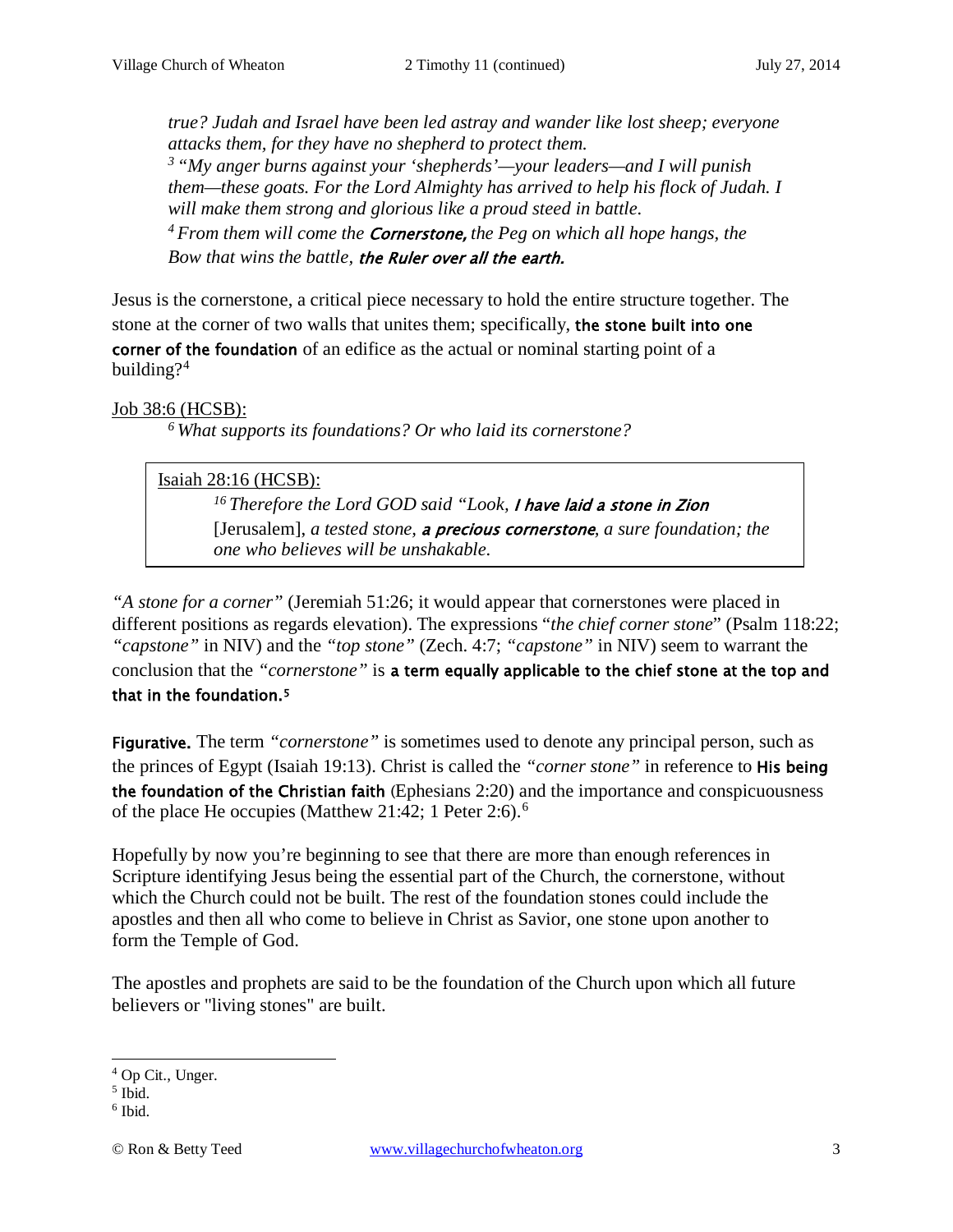# 1 Peter 2:5-6 (HCSB):

*5 You yourselves, as living stones, are being built into a spiritual house for a holy priesthood to offer spiritual sacrifices acceptable to God through Jesus Christ. 6 For it is contained in Scripture: Look!* I lay a stone in Zion, a chosen and honored cornerstone*, and the one who believes in Him will never be put to shame!*

Jesus Christ is said to be the chief cornerstone. He is the only One on which the Church can be guaranteed to survive. Peter was just a man and no man could ever insure the Church's survival and ultimate victory. The picture is very clear. From the human perspective, the apostles and prophets work and build the Church and upon their work and effort the Church depends. From God's perspective, Christ's power and work establishes the Church (cp. [1 Cor. 3:11;](http://www.crossbooks.com/verse.asp?ref=1Co+3%3A11) [1 Peter 2:4-](http://www.crossbooks.com/verse.asp?ref=1Pe+2%3A4-8) [8;](http://www.crossbooks.com/verse.asp?ref=1Pe+2%3A4-8) see note—Matthew 16:19).

Peter was the one who began the Church at the direction of Christ and he and the other apostles committed their lives to building the Church in Jesus name. He was the early leader of the Church at Pentecost when three thousand believers were saved [\(Acts 2:41\)](http://www.crossbooks.com/verse.asp?ref=Ac+2%3A41) and at Caesarea when salvation was opened to the Gentiles [\(Matthew 10:1f\)](http://www.crossbooks.com/verse.asp?ref=Mt+10%3A1). Therefore, he was the rock and the foundation in that he was the first man who ever opened the doors of the church to both Jew and Gentile.<sup>[7](#page-3-0)</sup>

> "I got a ticket for speeding and had to go to traffic school. In the defensive driving part, they created a scenario: "You're stopped at a stop sign. You look in your rear-view mirror and see a car careening toward you that you realize is going to rear-end you. What should you do?" Almost everybody in the class said you should keep your feet off the brake, so that when that car hits you, you would go forward, absorbing some of the shock.

That was the wrong answer!

We were told: Put your brake on as tight as you can and brace yourself for that collision. If your car is rigid and braced—if it's on its foundation, in other words—then when that horizontal pressure hits, there will be less damage to your car and to the occupants. If your car is not braked, you get the whiplash effect.

I thought to myself, *What our Lord has said is that when our lives are anchored into the rock—when we have found His faithfulness and His love, and we have made that the foundation of our life—then we're better able to handle the horizontal pressures of life*."[8](#page-3-1)

Peter's confession, his expressed faith in Jesus, was the rock. Christ said, *"You are Peter and on this rock [I, Myself, the great truth of your confession] will I build my church."* There is no question that the Church was and is built upon Christ. He is without doubt the builder of the

<span id="page-3-0"></span><sup>7</sup> *The Preacher's Outline & Sermon Bible – Matthew*, (Chattanooga: Leadership Ministries Worldwide, 1991), WORD*search* CROSS e-book, Under: "XI. THE MESSIAH'S DRAMATIC REVELATION: HIS MESSIAHSHIP, HIS CHURCH AND HIS CROSS, \_\_Matthew\_\_16:13-17:27".  $\overline{a}$ 

<span id="page-3-1"></span><sup>8</sup> Op Cit., *6,000 Plus Illustrations for Communicating Biblical Truths*, Under: "Trust".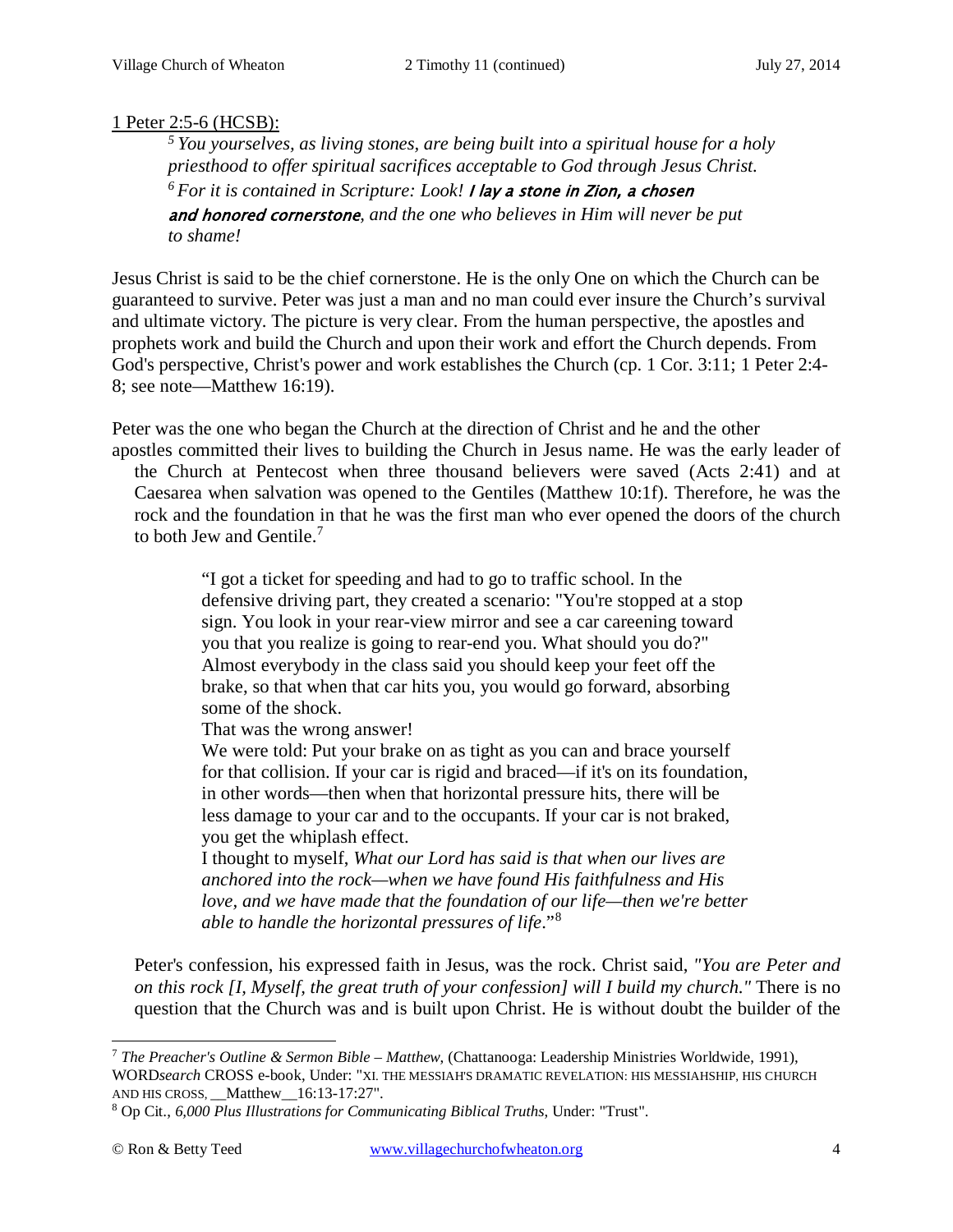Church and the power behind its structure. It is Jesus who takes every believer, all the *"living stones,"* and places them into the structure of His church. "The Church depends upon Christ, not upon Peter nor any other man or combination of men." It was first built by Peter after Pentecost; but it is held together by Christ, the only foundation.<sup>[9](#page-4-0)</sup>

Note the exact words spoken by Christ:

"My church;" (Matthew 16:18); The church is Christ's not man's. "I will build." Christ builds the Church. "The gates of Hell shall not prevail." Christ Himself protects the Church.

There does not appear to be anywhere in Scripture where the office of pope is authorized.

Here Peter functions as the foundation rock like the apostles and prophets in [Ephesians 2:20-21.](http://www.crossbooks.com/verse.asp?ref=Eph+2%3A20-21) Jesus does not simply assign this role to Peter arbitrarily, however; Peter is the "rock" because here he confesses Jesus as the Christ [\(verses 15-16;](http://www.crossbooks.com/verse.asp?ref=Mt+16%3A15-16) Cullmann 1953:162; Ladd 1974b:110; C. Brown 1978:386). Others who share his proclamation also share his authority in building the church [\(Matthew 18:18](http://www.crossbooks.com/verse.asp?ref=Mt+18%3A18) with [Matthew 16:19\)](http://www.crossbooks.com/verse.asp?ref=Mt+16%3A19).<sup>[10](#page-4-1)</sup>

Peter's confession in verse 16 is the foundation of the Church. Christ then replied to Peter, *"You are Peter [petros] and on this rock [petra] I will build my church."* I have come to the conclusion based on what the whole of Scripture says regarding this topic that the rock referred to here was Peter's confession. The "Rock," therefore is Jesus.

Peter was the first person who was able to identify Jesus for who He really was, the Messiah, the Son of God. Others had made similar confessions before [\(John 1:41,](http://www.crossbooks.com/verse.asp?ref=Jn+1%3A41) [45,](http://www.crossbooks.com/verse.asp?ref=Jn+1%3A45) [49;](http://www.crossbooks.com/verse.asp?ref=Jn+1%3A49) [John 6:69\)](http://www.crossbooks.com/verse.asp?ref=Jn+6%3A69), but they had not been with Jesus long enough to grasp what being *"the Son of God"* really meant. But now Peter understood more fully. Therefore, he was the first person, the first rock (stone or brick), that was to be placed on the massive Rock that was to be the foundation on which the Church was to be built. There would be many others who would become these building stones (bricks) called *"living stones"* that would be added, and each stone would contribute to the building of God's Church. $11$ 

1 Peter 2:4-8 (HCSB):

*4 Coming to Him, a* living stone*—rejected by men but chosen and valuable to God—*

*<sup>5</sup>*you yourselves, as living stones, are being built into a spiritual house *for a holy priesthood to offer spiritual sacrifices acceptable to God through Jesus Christ. 6 For it is contained in Scripture: Look! I lay a stone in Zion,* a chosen

and honored cornerstone, *and the one who believes in Him will never be put to shame!* 

<sup>7</sup> So honor *[will come]* to you who believe, but for the unbelieving, The stone that

<span id="page-4-0"></span><sup>&</sup>lt;sup>9</sup> Ibid.  $\overline{a}$ 

<span id="page-4-1"></span> $10$  Ibid.

<span id="page-4-2"></span> $11$  Ibid.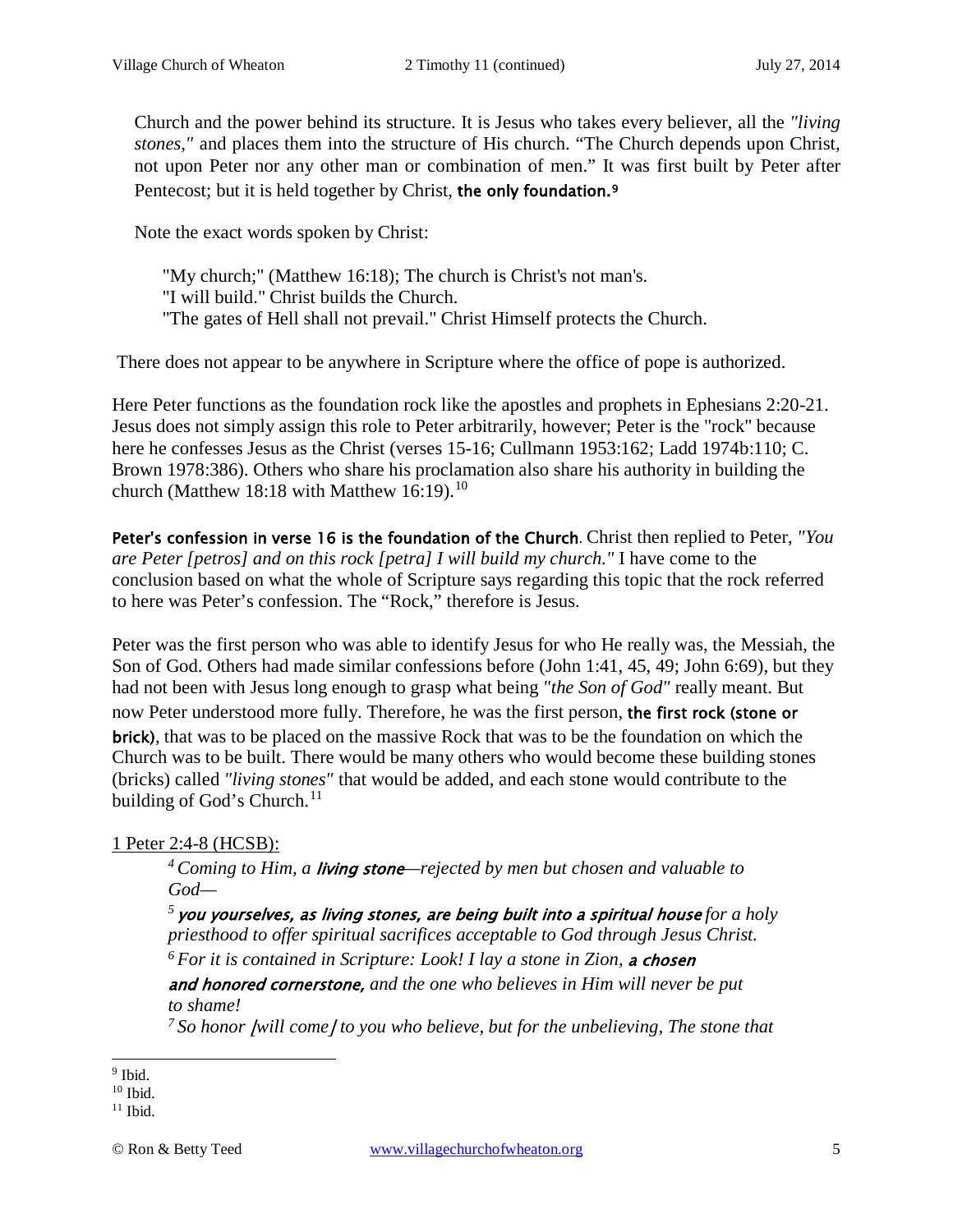*the builders rejected— this One has become the* cornerstone*, 8 and A stone to stumble over, and a rock to trip over. They stumble because they disobey the message; they were destined for this.* 

And again when Peter is addressing the Sanhedrin in Acts 4:8-12 (HCSB):

*8 Then Peter was filled with the Holy Spirit and said to them, "Rulers of the people and elders: 9 If we are being examined today about a good deed done to a disabled man—by what means he was healed—*

<sup>10</sup> let it be known to all of you and to all the people of Israel, that **by the name of** 

Jesus Christ the Nazarene*—whom you crucified and whom God raised from the* 

*dead—by Him this man is standing here before you healthy.<br><sup>11</sup> This |Jesus<sup>|12</sup> <i>is the stone rejected by you builders, which has become* 

### *the* cornerstone*.*

*12 There is salvation in no one else, for there is no other name under heaven given to people, and we must be saved by it."* 

The following explanation is a direct quote from the *The Preacher's Outline & Sermon Bible –* 1 & 2 Peter, which contains a very good explanation of verse 4:

> "Jesus Christ is the Living Stone. How can a stone be living? It cannot. This is simply a picture of how God looks at Christ and His followers: they are like a building that is being built by God Himself. The foundation of God's building is His Son, the Lord Jesus Christ. If a person wants to be a part of God's building, he has to place his life upon the foundation Stone, Christ Himself. But note what this verse says: the living stone was rejected by men. When men looked at the Stone (Christ)...

"• it was not wanted.

- it did not fit in with their plans.
- it was useless and unsuitable for what they were building.
- it was not worth the price.

"Men rejected Christ because they wanted to build their lives like they wanted. They wanted to do their own thing. Therefore, they cast the Stone of God aside. But note: the stone has been chosen of God. It is the very stone that God has chosen to be the foundation stone for life. It is the only stone that can support and bear the weight of life. And note: the stone chosen by God is a living stone. What does this mean? God is eternal; hence, the building of God will last forever and ever. Therefore, the cornerstone laid by God is bound to be eternal; it shall never

 $\overline{a}$ 

<span id="page-5-0"></span><sup>&</sup>lt;sup>12</sup> Brackets mine.